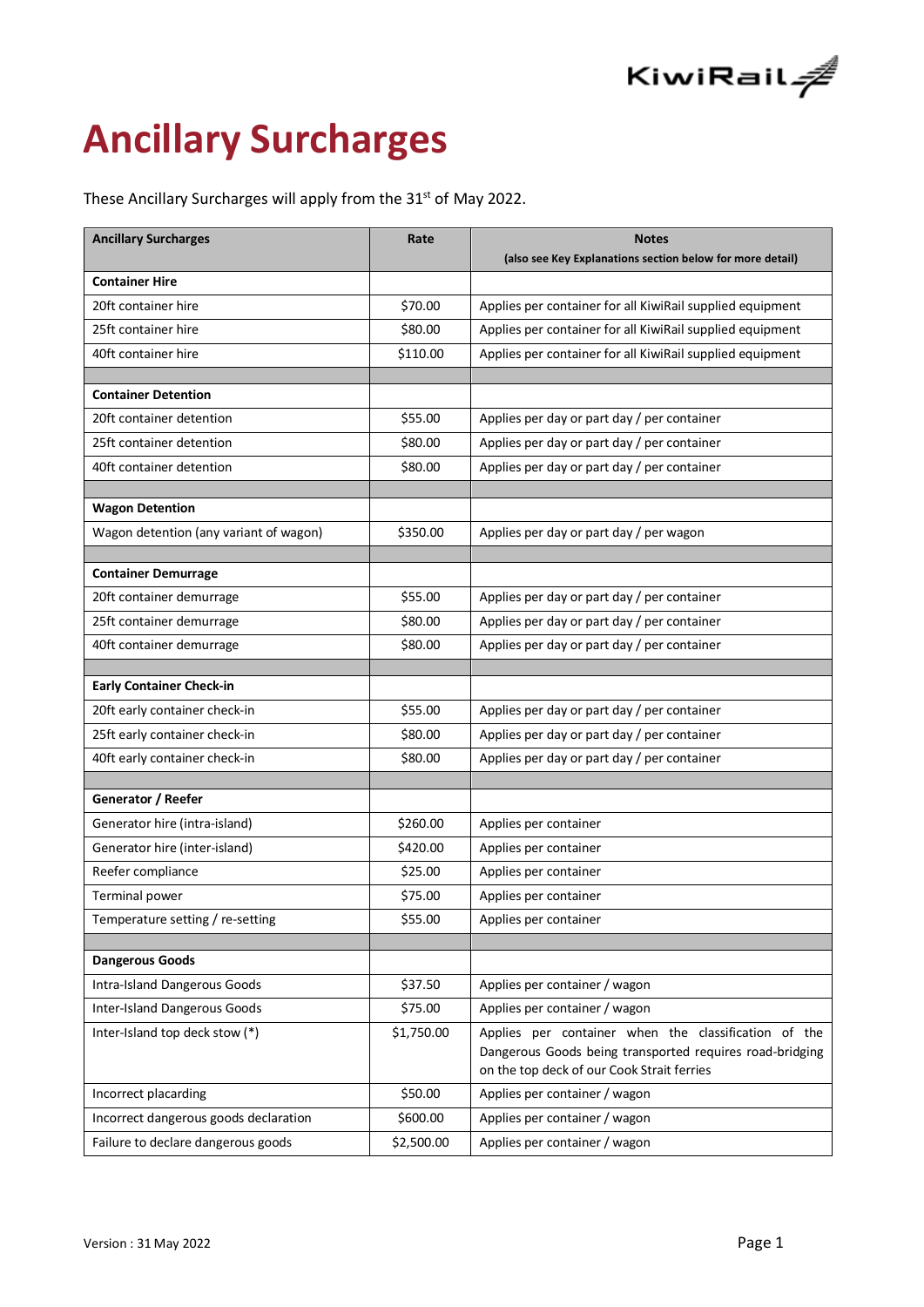

| <b>Ancillary Surcharges</b>                                    | Rate                   | <b>Notes</b>                                                                                                                                                                                                                                                                                                                   |  |
|----------------------------------------------------------------|------------------------|--------------------------------------------------------------------------------------------------------------------------------------------------------------------------------------------------------------------------------------------------------------------------------------------------------------------------------|--|
|                                                                |                        | (also see Key Explanations section below for more detail)                                                                                                                                                                                                                                                                      |  |
| Failure to uplift                                              | \$3.000.00             | Applies per container / wagon                                                                                                                                                                                                                                                                                                  |  |
|                                                                |                        | For Class 1 - < 24 hours after arrival at destination Container                                                                                                                                                                                                                                                                |  |
|                                                                |                        | or Rail Terminal (note that not all Class 1 products are able to<br>travel on rail)                                                                                                                                                                                                                                            |  |
|                                                                |                        | For all other classes - < 48-hours after arrival at destination<br><b>Container or Rail Terminal</b>                                                                                                                                                                                                                           |  |
|                                                                |                        |                                                                                                                                                                                                                                                                                                                                |  |
| <b>Vehicle Booking System (VBS)</b>                            |                        | (applies only at KiwiRail's Southdown Container Terminal at this<br>stage)                                                                                                                                                                                                                                                     |  |
| <b>VBS Booking Fee</b>                                         | \$7.00                 | Applies for each VBS booking made by a Transport Operator<br>to either deliver and/or uplift a container and it applies on a<br>per container basis                                                                                                                                                                            |  |
| <b>VBS Unutilised Fee</b>                                      | \$21.00                | Applies whenever a Transport Operator fails to turn up for a<br>VBS booking. This Fee will be in <i>addition</i> to the VBS Booking<br>Fee                                                                                                                                                                                     |  |
| <b>VBS Cancellation Fee</b>                                    | \$14.00                | Applies whenever a Transport Operator cancels a VBS<br>booking within 4 hours of the commencement of the booked<br>time slot. This Fee will be in <i>addition</i> to the VBS Booking Fee                                                                                                                                       |  |
|                                                                |                        |                                                                                                                                                                                                                                                                                                                                |  |
| <b>Capacity Management</b>                                     |                        | Table A in the Key Explanations section below outlines the<br>various Capacity Management surcharges that will apply.                                                                                                                                                                                                          |  |
| Booking Change - Minor                                         | Refer Table A<br>below | Applies per booking change whenever a minor change is<br>made to an existing booking                                                                                                                                                                                                                                           |  |
| Booking Change - Major                                         | Refer Table A<br>below | Applies on either a per booking or a per 'unit of freight' basis<br>whenever a major change is made to the units of freight (i.e.<br>containers or wagons) within an existing booking                                                                                                                                          |  |
| Booking Change - Cancellation                                  | Refer Table A<br>below | Applies on either a per booking or a per 'unit of freight' basis<br>(i.e. per container or per wagon) whenever an existing<br>booking is cancelled                                                                                                                                                                             |  |
| Unutilised Booking - No Show                                   | Refer Table A<br>below | Applies on a per 'unit of freight' basis (i.e. per container or<br>per wagon), whenever the booked freight doesn't show up to<br>meet its service and the booking hasn't been cancelled in<br>advance (minimum 24-hours' notice prior to scheduled cut-<br>off))                                                               |  |
| <b>Miscellaneous surcharges</b>                                |                        |                                                                                                                                                                                                                                                                                                                                |  |
| Container Terminal Additional Lifts (*)                        | \$30.00                | Applies per lift for all additional lifts                                                                                                                                                                                                                                                                                      |  |
| Port Non-Acceptance (*)                                        | \$400.00               | Applies per 20ft container                                                                                                                                                                                                                                                                                                     |  |
|                                                                | \$600.00               | Applies per 40ft container                                                                                                                                                                                                                                                                                                     |  |
| Dunnage Removal and Disposal                                   | \$300.00               | Per incident, per container / wagon                                                                                                                                                                                                                                                                                            |  |
| <b>Container Door Seals</b>                                    | \$50.00                | Per container / wagon                                                                                                                                                                                                                                                                                                          |  |
| Overloaded Containers / Wagons and Load<br>Shifts / Imbalances | \$7,500.00             | Applies per incident. This surcharge is in <i>addition</i> to any<br>costs incurred by KiwiRail as a result of such incidents i.e.<br>additional<br>hire,<br>road transport,<br>locomotive<br>crane<br>movements, extra labour, security services etc., (see Key<br>Explanations below), which will be charged to the customer |  |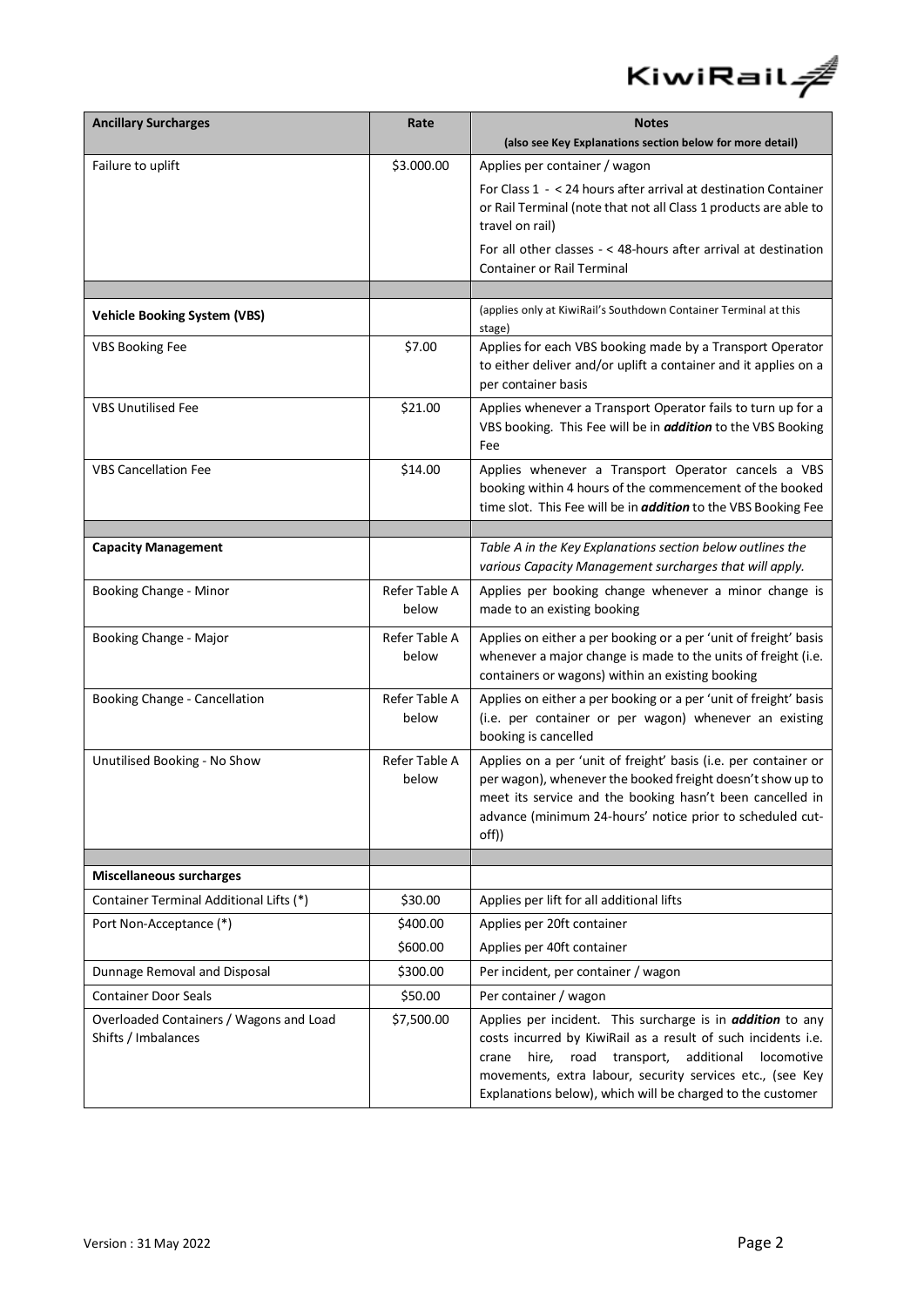

| <b>Ancillary Surcharges</b>                       | Rate                             | <b>Notes</b>                                                                                                                                                                                                                                                                                                                |  |
|---------------------------------------------------|----------------------------------|-----------------------------------------------------------------------------------------------------------------------------------------------------------------------------------------------------------------------------------------------------------------------------------------------------------------------------|--|
|                                                   |                                  | (also see Key Explanations section below for more detail)                                                                                                                                                                                                                                                                   |  |
| Equipment (Containers, Wagons) Damage<br>Recovery | \$250.00                         | Applies per damaged container / wagon. This surcharge is in<br>addition to the costs incurred by KiwiRail as a result of such<br>incidents i.e. actual container repairs and any travel costs<br>etc., (see Key Explanations below), which will be charged to<br>the customer                                               |  |
| Late Manifest                                     | \$60.00                          | Applies per container / wagon to recover the extra<br>administration required when customers don't provide the<br>required cargo manifest details on time                                                                                                                                                                   |  |
| Late Gate-in of Containers                        | \$100.00                         | Applies per container whenever a container is received into<br>a KiwiRail Container Terminal after the required gate-in time<br>for that container                                                                                                                                                                          |  |
|                                                   |                                  | Note that this surcharge only applies if the container is still<br>able to travel on the service to which it had originally been<br>booked                                                                                                                                                                                  |  |
|                                                   |                                  | If this isn't the case, and the container instead requires<br>rebooking onto another, later train service, then the<br>surcharge that will apply in this instance will be the Unutilised<br>Booking surcharge which is outlined above                                                                                       |  |
| Wagon / Container Diversion (*)                   | <b>POA</b>                       | Applies to all wagons / containers that we are required to<br>send to destinations that differ to the booking detail provided<br>and is additional to the resulting, extra transport costs                                                                                                                                  |  |
| Additional Metro Shunt (*)                        | <b>POA</b>                       | Applies whenever we are required to perform an additional<br>shunt in a 'metro' area and is additional to the resulting, extra<br>transport costs                                                                                                                                                                           |  |
| Wagon Lift-off                                    | \$600.00                         | Applies whenever a wagon is lifted off the rail track for<br>whatever reason. This surcharge is in <i>addition</i> to the costs<br>incurred by KiwiRail as a result of such incidents i.e. all<br>associated labour, materials, administration and mileage (see<br>Key Explanations), which will be charged to the customer |  |
| KiwiRail Infrastructure Damage Recovery           | <b>POA</b>                       | Applies whenever any KiwiRail infrastructure (rolling stock<br>and/or rail related asset) is damaged by the customer and/or<br>anyone acting on behalf of the customer                                                                                                                                                      |  |
| LPC Rail R&D Levy                                 | \$14.00                          | Applies whenever a container is being railed into or out of<br>either of LPC's Lyttelton Terminal or LPC's City Depot facilities                                                                                                                                                                                            |  |
| Southdown Weighbridge                             | \$30.00                          | Applies to each truck or trailer weigh that is being performed                                                                                                                                                                                                                                                              |  |
| Southdown Weighbridge 'fob'                       | \$70.00                          | Applies to each replacement electronic 'fob' requested over<br>and above the initial one provided which is provided free of<br>charge                                                                                                                                                                                       |  |
| Christchurch Weighbridge                          | \$20.00                          | Applies to each truck or trailer weigh that is being performed                                                                                                                                                                                                                                                              |  |
| Christchurch Weighbridge 'fob'                    | \$70.00                          | Applies to each replacement electronic 'fob' requested over<br>and above the initial one provided which is provided free of<br>charge                                                                                                                                                                                       |  |
| Fuel Adjustment Factor (FAF)                      | $\%$                             | A FAF will apply to all applicable charges, (including to some<br>of these Ancillary Surcharges) which will be assessed and<br>adjusted monthly using KiwiRail's standard methodology                                                                                                                                       |  |
| Container Storage - Auckland                      | \$220 per 20ft<br>\$352 per 40ft | Applies per container and with a minimum chargeable period<br>of 7-days, even if the actual storage period is less. Part days<br>are charged on a full day basis<br>Additional charges of \$13 per TEU will apply per day or part<br>day for storage periods in excess of 7-days                                            |  |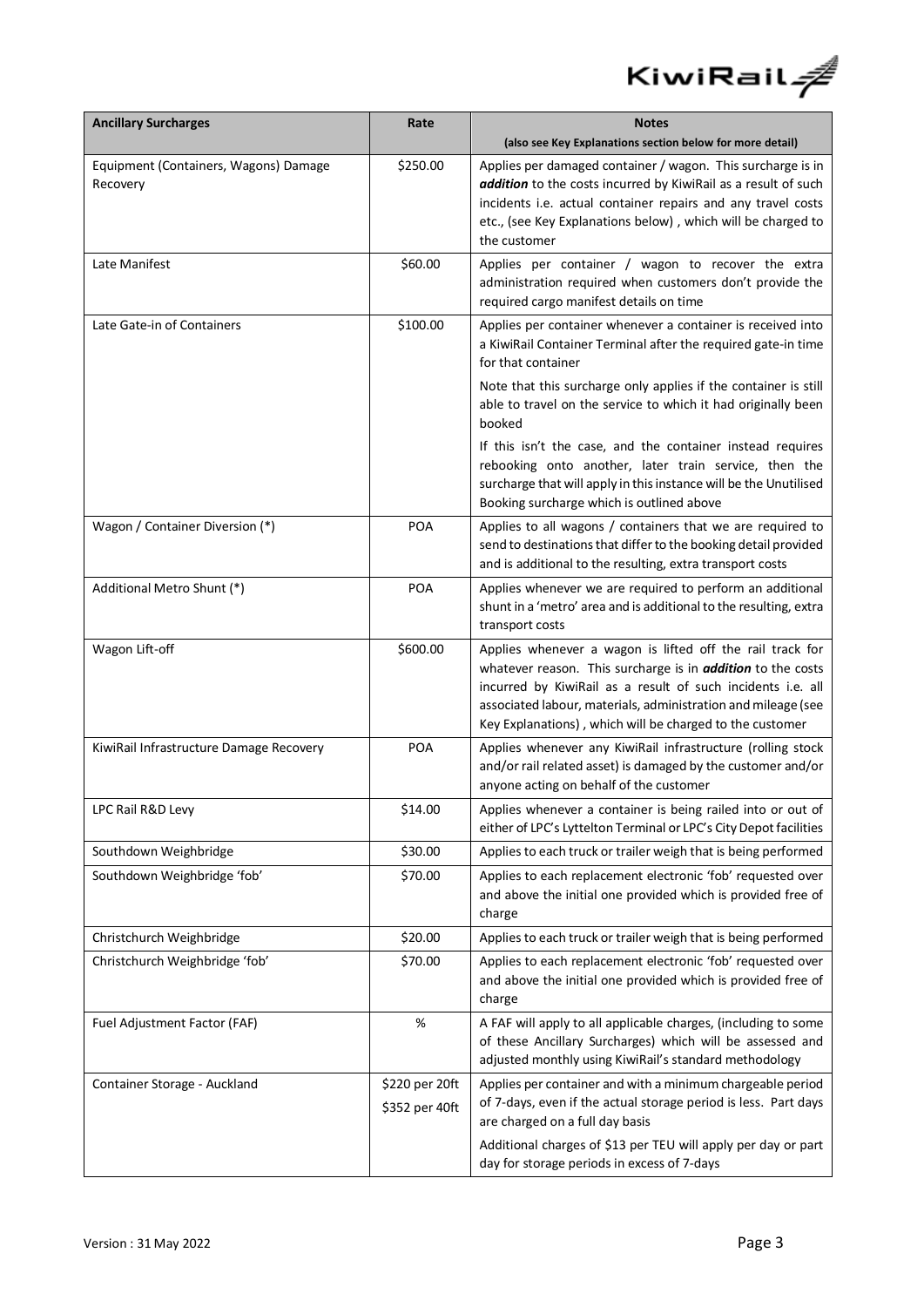

| <b>Ancillary Surcharges</b>             | Rate                             | <b>Notes</b>                                                                                                                                                     |  |
|-----------------------------------------|----------------------------------|------------------------------------------------------------------------------------------------------------------------------------------------------------------|--|
|                                         |                                  | (also see Key Explanations section below for more detail)                                                                                                        |  |
| Container Storage - all other locations | \$155 per 20ft<br>\$267 per 40ft | Applies per container and with a minimum chargeable period<br>of 7-days, even if the actual storage period is less. Part days<br>are charged on a full day basis |  |
|                                         |                                  | Additional charges of \$13 per TEU will apply per day or part<br>day for storage periods in excess of 7-days                                                     |  |
| Track User Charge (TUC)                 | %                                | TUC will apply to all freight movements on the rail network<br>from 15 November 2021. If you require any further<br>information on this, please contact KiwiRail |  |

Notes:

- 1. All of the above Ancillary Surcharges exclude GST.
- 2. All of the above Ancillary Surcharges that are noted with an asterisk (\*) are subject to FAF which is additional and will be applied to the Ancillary Surcharge.
- 3. KiwiRail reserves the right to amend, add or remove such Ancillary Surcharges as it sees fit at any time.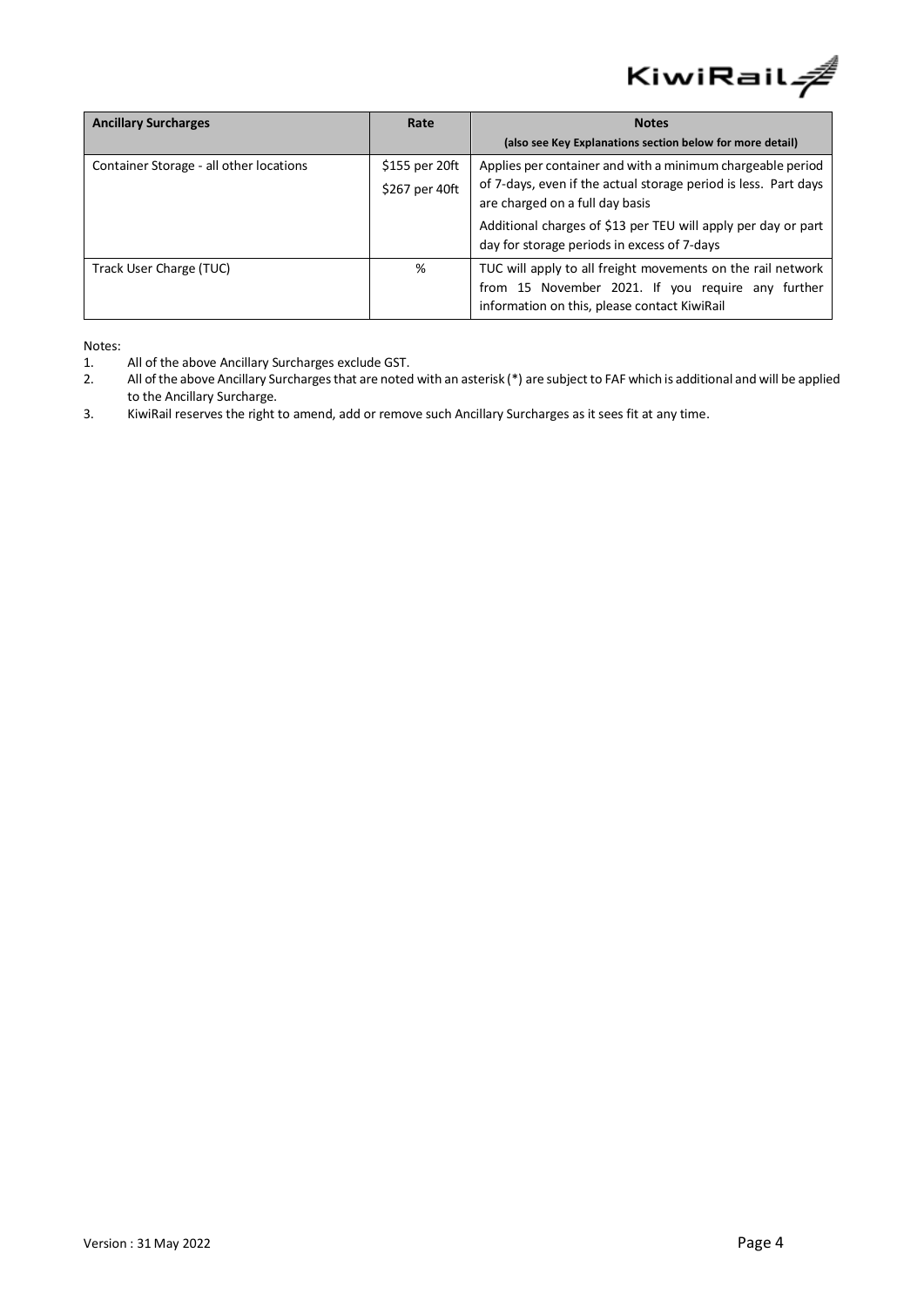

# **Ancillary Surcharges – Key Explanations**

#### **Container Hire**

The Container Hire surcharges apply on a per-container and size hired basis. Container hire allows the hirer to have access to the empty container up to 24-hours in advance of the booked departure time. The empty container must then be returned to KiwiRail, in a clean state and free of all materials, within 48-hours of the schedule arrival time at the destination.

If the customer wants to hire a container for a longer period, this must be arranged and agreed in advance with KiwiRail and additional Container Hire surcharges will be payable. If a customer fails to return a hired container at the end of the hire period outlined above, then additional Container Detention charges will apply as per the conditions noted below.

#### **Container Detention**

The Container Detention surcharges apply whenever a KiwiRail supplied container is not returned to us within the agreed free time period. The free time period is advised as being from the time of arrival at the nominated destination KiwiRail Container Terminal and up to 48-hours afterwards. If containers are not returned within this prescribed 48-hour window, then these detention charges will apply on a per-container, per-day (or part-day thereof) basis.

#### **Wagon Detention**

The Wagon Detention surcharge applies whenever a KiwiRail supplied wagon (a wagon carrying KiwiRail or third-party containers will count as a wagon) are not ready to be returned to us, within the agreed free time period. The free time period is advised as being from the time of arrival at the nominated destination Rail Siding and up to 24-hours afterwards. If wagons are not ready to be returned to us within this prescribed 24-hour window, then this detention charge will apply on a per-wagon, per-day (or part-day thereof) basis.

#### **Container Demurrage**

The Container Demurrage surcharges apply whenever a customer or third party provided container is left in our possession past the free time allowed. The free time period is advised as being from the time of arrival at the nominated destination KiwiRail Container Terminal and up to 48-hours afterwards. If containers are not uplifted or placed into the destination rail siding within this prescribed 48-hour window, then these demurrage charges will apply on a percontainer, per-day (or part-day thereof) basis.

#### **Early Container Check-in**

The Early Container Check-in surcharges apply whenever a customer seeks to bring a booked container into any KiwiRail Container Terminal more than 48-hours ahead of the advised cut-off time for the booked container. If containers are brought into a Container Terminal earlier than this, then Early Container Check-in surcharges will apply on a percontainer, per-day (or part-day thereof) basis.

#### **Generator / Reefer**

The Generator Hire surcharges, are charges designed to recover the costs associated with providing customers with KiwiRail supplied generators. The surcharge includes hireage, and a contribution towards repairs and maintenance, fuel, repositioning and the lift on/lift off the wagons.

The Reefer Compliance surcharge is a charge designed to recover the costs associated with the in-transit monitoring of reefer containers and all of the associated, necessary administration required in order to comply with the relevant regulatory requirements and audit checks.

The Terminal Power surcharge is a charge to recover the additional costs associated when containers are in our care for an additional period and which covers the plugging in, provision of active refrigeration, temperature checks as required and unplugging of containers. This surcharge applies per day (or part day thereof) to any container that is either;

(a) gated in to a KiwiRail Container Terminal more than 24-hours prior to its booked rail departure; and/or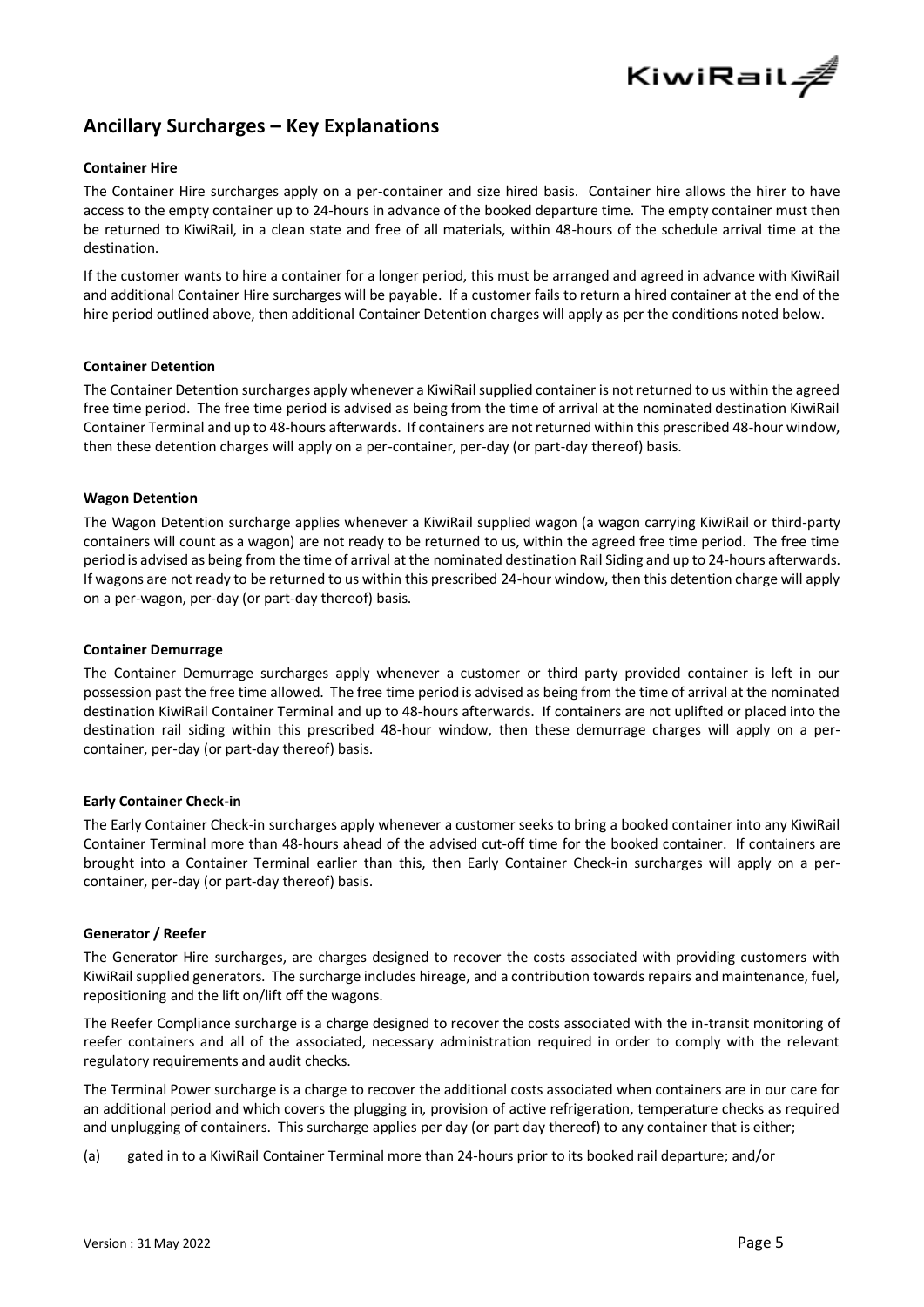

(b) remains in a KiwiRail Container Terminal and is not uplifted within 24-hours of its scheduled arrival time into a KiwiRail Container Terminal.

*Note: this daily Terminal Power surcharge will still apply even if the KiwiRail Container Terminal is closed as continuous power and monitoring is still being provided.*

The Temperature Setting / Re-setting surcharge is to recover the costs associated with having suitably trained staff throughout our network who are able to set / re-set reefer container temperatures where necessary in order to ensure the integrity of the freight in a container while it is in-transit, or when acting under specific instruction from the customer.

*Note: this Temperature Setting / Resetting surcharge will not be levied in circumstances where KiwiRail elects, for its own operational reasons, to plug containers into power (and accordingly set / re-set the reefer container) at any KiwiRail Container Terminal while containers are either in-transit or about to commence their transit.* 

# **Dangerous Goods**

*Note: KiwiRail requires customers to fully comply at all times with all applicable transport laws (including all Dangerous Goods requirements). Any failure to comply with these laws, may result in KiwiRail refusing to transport a customer's goods, termination of a customer's carriage agreement with KiwiRail and notification to the relevant regulatory authority. Legal compliance is an integral part of our business.* 

The Intra-Island and Inter-Island Dangerous Goods surcharges are a cost recovery to reflect the additional compliance costs incurred in administering and monitoring the shipment of Dangerous Goods and in order that KiwiRail meets the regulatory requirements of applicable authority - LTNZ and in the case of freight travelling inter-island, the International Marine Organisation (IMO).

Additionally, an Inter-Island Top Deck Stow surcharge will apply for any Dangerous Goods classes that are required to be road bridged on the Top Deck of our ferries across the Cook Strait in order to cover costs associated with trailer hire and all necessary roading to/from the Wellington and/or Picton ferry Terminals and to/from the relevant rail Container Terminal.

The Incorrect Placarding surcharge will apply whenever a container and/or wagon is gated-in for carriage, where it doesn't comply with the placarding requirements based on the transport it requires. Special attention should be given to placarding as the requirements differ depending on whether the transport will involve an inter-island journey as opposed to just an intra-island journey.

The Incorrect Dangerous Goods surcharge will apply wherever an incorrect Dangerous Goods declaration has been submitted, regardless of the reason, and covers the additional operational and administrative work required to review the various segregation rules, ensure compliance with regulations, re-marshal the container / wagon on the train and/or ferry and any other activity necessary to ensure legal carriage compliance.

The Failure to Declare Dangerous Goods surcharge will apply for the non-disclosure, regardless of the reason, of the carriage of any Dangerous Goods within a container / wagon. If discovered, KiwiRail will arrange to remove such container / wagon from the train (or ferry) at the earliest opportunity and the customer, as well as being charged at the full rate for the carriage that was booked, will also be liable for to pay KiwiRail for any and all operational costs incurred as a result.

The Failure to Uplift surcharge will apply on a per container or per wagon basis and regardless of the reason, where the customer hasn't ensured that any container or wagon that contains Dangerous Goods has either been uplifted from the destination Container Terminal, or hasn't been placed into the destination siding, within the maximum time period permitted by KiwiRail. For permitted Class 1 Dangerous Goods, that maximum time period is 24-hours and for all other classes, it is 48-hours.

For containers, this time period commences from the time the container has been discharged from the inbound train service and placed to ground at the destination Container Terminal. For wagons, this time period commences from the time the wagon has arrived at the destination Rail Terminal.

Should any container or wagon risk breaching the maximum time period relevant to the class of dangerous goods being conveyed as determined by KiwiRail, then KiwiRail will arrange for the temporary removal from and subsequent return to, the relevant Container Terminal or Rail Terminal for each container or wagon.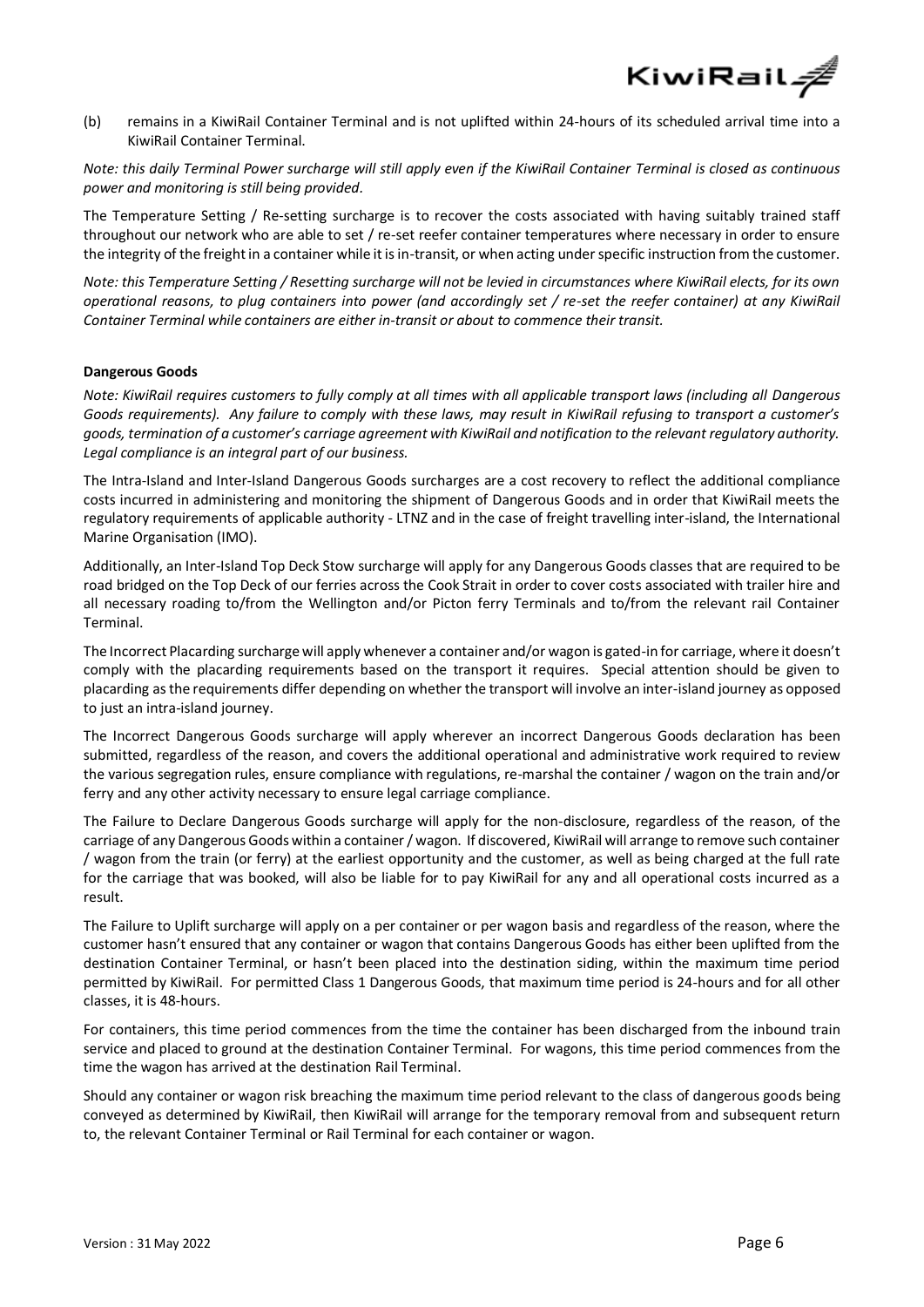KiwiRail*÷* 

Upon their return to the Container Terminal or Rail Terminal, the maximum time frame period will re-set. This surcharge will apply each and every time KiwiRail is required to perform such a removal. In all cases, the customer for the inbound movement of the container or wagon will be the party responsible for the payment of this ancillary surcharge.

# **Vehicle Booking System (VBS)**

KiwiRail operates a VBS at our Southdown Container Terminal in Auckland. It was introduced in order to increase the efficiency of the Terminal in a concerted effort to improve the overall service delivery and experience for our customers and their transport operators, by reducing truck queueing times that assists in faster container deliveries or pick-ups and as a result, increasing the efficiency and resilience of the Auckland supply chain.

There are a couple of key points that apply with regard to the VBS and these are noted below :-

- 1. All transport operators seeking to enter our Southdown Terminal will be required enter into a Carrier Access Agreement and hold a valid account with Containerchain (our VBS service provider);
- 2. A VBS booking will be required to be made for each and every container being either delivered into the Terminal, or uplifted from it, regardless of whether the same vehicle is being used;
- 3. Both the VBS Cancellation and VBS Unutilised Fees will apply and will be charged in *addition* to the VBS Booking Fee.

#### **Container Terminal Additional Lifts**

The Container Terminal additional lift surcharge will apply whenever a KiwiRail Container Terminal is required to undertake more than the standard number of lifts allowed for in the customers' base freight rates.

#### **Port Non-Acceptance**

The Port Non-Acceptance surcharge is to cover the additional transport, lift and other associated costs incurred whenever a container has been rejected from a Port for reasons beyond KiwiRail's control. For example, if the container's booked transport has it arriving at the Port prior to the earliest date of acceptance (as determined by the Port) or the shipper hasn't provided a VGM (Verified Gross Mass) certificate in advance of the container's arrival onto the Port as is required. For the sake of clarity this surcharge will be levied against the freight payer.

#### **Dunnage Removal and Disposal**

The Dunnage Removal and Disposal surcharge will be applied to all containers that are returned to KiwiRail and which contain any form of dunnage, or other material that wasn't present at the time of release into the customer's control, which goes towards the costs of removal and disposal of all such contents left behind, in consideration for lost time and costs to KiwiRail for the delivery of replacement wagons and/or containers.

#### **Container Door Seals**

It is a requirement under KiwiRail's Freight Handling Code, that all container doors / curtains are adequately secured with appropriate seals in preparation for transportation prior to the container being presented to KiwiRail for carriage.

This is a critical safety requirement which applies to all containers, regardless of their load status, the route they are travelling over, or the duration of that travel.

The most common failure we see is with the movement of empty containers. So it is vital that everyone understands that this requirement to seal container doors / curtains, is for **ALL** containers.

As part of our pre-departure train examinations, our KiwiRail operations teams will inspect all outgoing containers to ensure all doors / curtains are appropriately secured.

In the event that we find either no or inappropriate seals are in place, KiwiRail will source and apply our own seals. Where KiwiRail is required to do this, this surcharge will apply on a per container basis.

*Note: this surcharge is always the responsibility of the freight payer, even if they aren't the party who is actually loading/unloading or handling the container. Requests to charge parties other than the freight payer, will be refused.*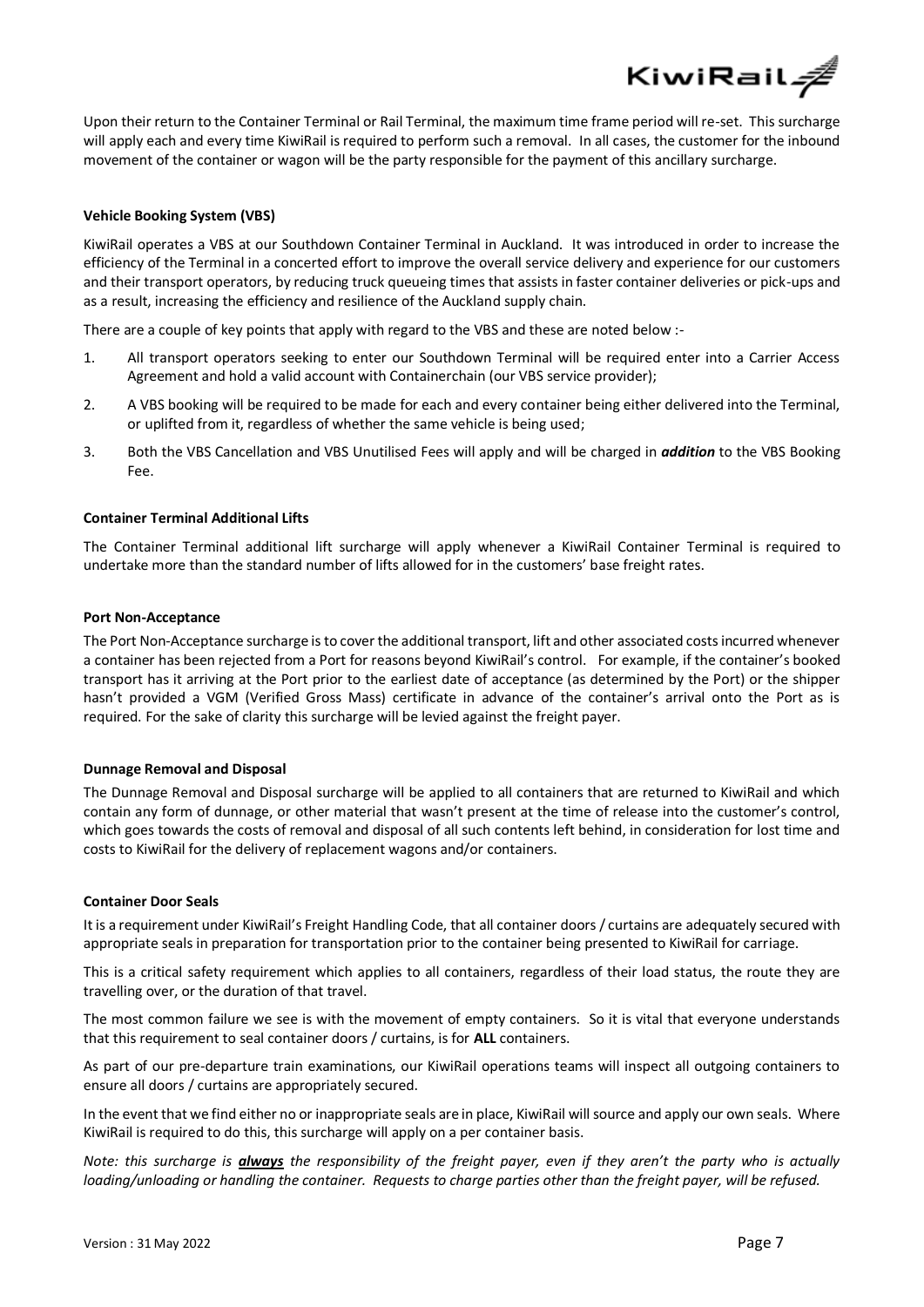

It is important that every customer who is paying for containers to travel on rail, ensures that this requirement is fully understood by all other parties who may be involved in the end-to-end movement of containers (i.e. container parks, trucking companies, or those responsible for either loading and/or unloading of containers).

A full outline of the requirements for container / curtain securing can be found by viewing KiwiRail's Freight Handling Code using the following web address :-

[https://www.kiwirailfreight.co.nz/assets/Freight-Handling-Code/section\\_05\\_load\\_security\\_safety.pdf.](https://www.kiwirailfreight.co.nz/assets/Freight-Handling-Code/section_05_load_security_safety.pdf)

# **Overloaded Containers / Wagons and Load Shifts / Imbalances**

This surcharge applies in situations where containers or wagons are overloaded, or experience a load shift in transit, or have loads that are not evenly balanced (imbalanced) throughout the container or wagon.

Overload trigger alerts require the locomotive engineers to stop train services, cut out the overloaded wagon/s and then call for operational support to secure the wagon/s for inspection and resolution by customers.

The impact of even one overloaded wagon can cause significant delays to train schedules, not to mention the damages to KiwiRail rolling stock and infrastructure.

A standard Overload / Load Shift / Imbalance surcharge will apply to all such affected containers and/or wagons. If KiwiRail has had to incur other costs as a result of such instances, such as but not limited to, crane hire, road transport, additional locomotive movements, extra labour, security services etc., then these will also be charged to the customer in *addition* to this surcharge.

# **Equipment (Containers, Wagons) Damage Recovery**

This surcharge will apply in situations where KiwiRail supplied equipment (i.e. containers, wagons, including curtain sided equipment) is damaged while in use by a customer. Any and all other associated costs involved in the repair of the damages, which will include things such as all labour, materials, external vendor/contractor costs, administration and any mileage required will be charged in *addition* to this surcharge.

The labour charge-out rate will be \$125.00 (excl. GST) per hour or part thereof and mileage will be charged at a rate of \$1.00 (excl. GST) per km. Travel time will also be charged out at a rate of \$125.00 (excl. GST) per hour or part thereof where travel distances to and from the repair location, exceed 50km in total.

#### **Capacity Management**

#### **Booking Change - Minor**

The Booking Change - Minor surcharge applies whenever a customer contacts our Customer Logistics team to request a minor modification to an existing booking where such changes don't alter any of the existing booking's key attributes such as the date of travel, the origin or destination of travel, the actual train service etc.. It is charged on a 'per booking' basis whenever a minor change is made to an existing booking.

Examples of a Booking Change - Minor include the following minor modifications of a booking:

- (i) Correction of a container number;
- (ii) Correction or addition of any related reference numbers, such as:
	- a. empty container release number,
	- b. customer order number,
	- c. export vessel name (provided the same acceptance date and time applies to the vessel)
- (iii) Change in the Dangerous Goods (DG) status of the booking (or one of the containers/wagons) \*1;
- (iv) Change of Dry Container to Reefer \*2;
- (v) Change of freight payer code within Customer Group.

# Notes:

Note: \*1 All applicable DG surcharges will additionally apply.

Note: \*2 All applicable Reefer surcharges will additionally apply.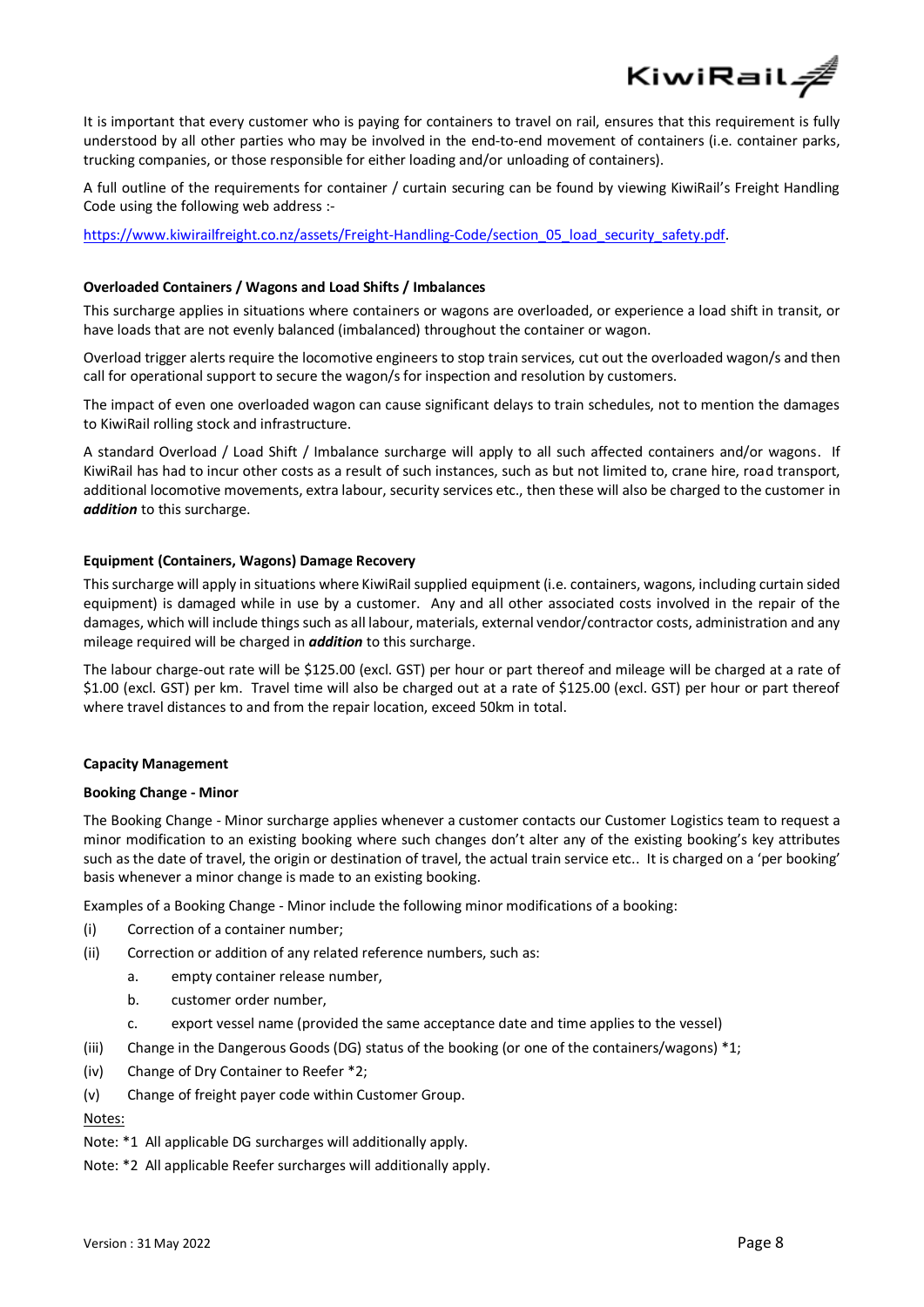There are certain exceptions when this Booking Change - Minor surcharge won't apply, such as when it is the result of a KiwiRail caused issue e.g. a late train missing an onforwarding connection, the booking being on a train service which has been cancelled etc.. But in all other circumstances where the change is as a result of a non-KiwiRail caused issue, this Booking Change - Minor surcharge will apply.

KiwiRail*á* 

#### **Booking Change - Major**

The Booking Change - Major surcharge applies whenever a customer contacts our Customer Logistics team to request a major modification to an existing booking. Itis charged on a per booking basis if the change is made more than 24-hours's prior to freight cut-off, or on a 'unit of freight' basis (i.e. per container or wagon) if the change is made within 24-hours of freight cut-off, whenever a major change is made to an existing booking.

Examples of a Booking Change - Major include, but are not limited to the following:

- (i) Reductions to the amount of equipment booked (i.e. partial cancellation);
- (ii) Change the origin point or destination point of the booking;
- (iii) Change the date of travel of the booking;
- (iv) Change the train service the booking is on;
- (v) Change from wagon to container or vice versa;
- (vi) Change the size of container equipment booked (20ft to 25ft or 40ft).

Note: Major booking changes are not permitted for Book and Pay Bookings. The full freight rate for these bookings remains payable.

There are certain exceptions when this Booking Change - Major surcharge won't apply, such as when it is the result of a KiwiRail caused issue e.g. a late train missing an onforwarding connection, the booking being on a train service which has been cancelled etc.. But in all other circumstances where the change is as a result of a non-KiwiRail caused issue, this Booking Change - Major surcharge will apply.

#### **Booking Change - Cancellation**

The Booking Change - Cancellation surcharge applies whenever a customer contacts our Customer Logisticsteam or uses the KiwiRail booking portal to cancel an existing booking outright.

It is charged on a per booking basis if the cancellation is made more than 24-hours prior to freight cut-off, or on a per 'unit of freight' basis (i.e. per container or wagon) if the cancellation is made within 24-hours of freight cut-off, regardless of the reason.

Note: Cancellations are not permitted for Book and Pay Bookings. The full freight rate for these bookings remains payable.

There are certain exceptions when this Booking Change - Cancellation surcharge won't apply, such as when it is the result of a KiwiRail caused issue e.g. a late train missing an onforwarding connection, the booking being on a train service which has been cancelled etc.. But in all other circumstances where the change is as a result of a non-KiwiRail caused issue, this Booking Change - Cancellation surcharge will apply.

#### **Unutilised Booking - No Show**

The Unutilised Booking surcharge is charged whenever a customer who has a valid booking, either fails to cancel it in advance (noting a minimum of 24-hours' notice prior to the scheduled cut-off time is required) and/or fails to deliver a container or present or use a wagon in accordance with the booking made and as a result, the booking and some or all of the applicable container or wagon slot(s) are not utilised.

The amount of the surcharge that will apply, will be a sum equal to the freight rates that would have been charged to the customer if all of the booked container/s or wagon/s of freight had been received and transported by KiwiRail in accordance with the booking.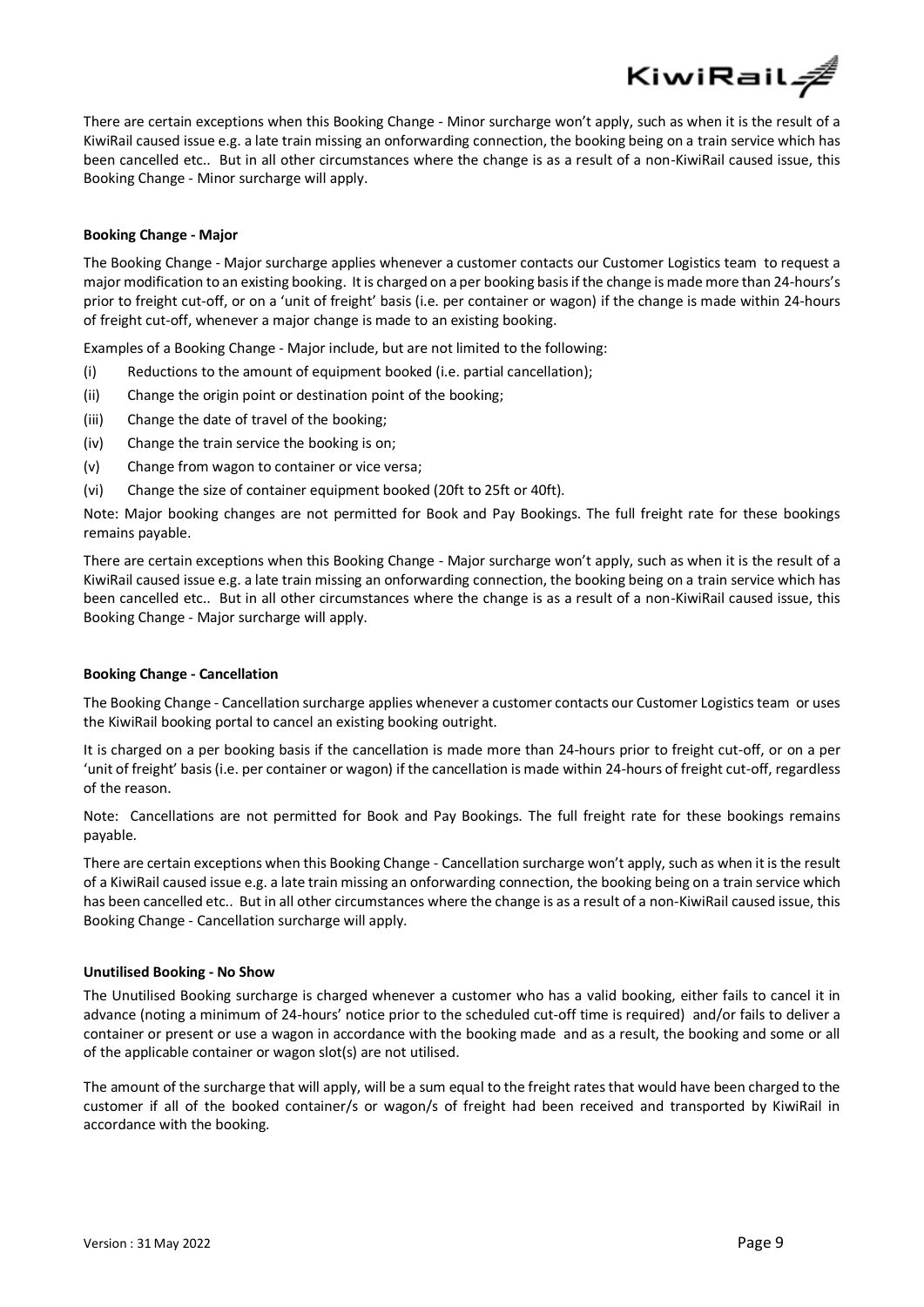

Table A below shows the various surcharges applicable based on the various booking types and lead times:-

| Table A – Capacity Management Surcharges       | <b>Booking type</b>   |                                                              |                                                 |  |
|------------------------------------------------|-----------------------|--------------------------------------------------------------|-------------------------------------------------|--|
| Event type                                     | <b>Book &amp; Pay</b> | <b>Flexible</b><br>(via KiwiRail Customer<br>Logistics Team) | <b>Flexible</b><br>(via self-service<br>Portal) |  |
| <b>Minor Change (any time)</b>                 | \$30.00               | \$30.00                                                      | No charge                                       |  |
| Major Change (> 24-hours' notice)              | Full charge           | \$30.00                                                      | No charge                                       |  |
| Major Change (< 24-hours' notice)              | Full charge           | Full charge                                                  | No charge                                       |  |
| Increase Equipment count in booking (any time) | No charge             | No charge                                                    | No charge                                       |  |
| Cancellation (> 24-hours' notice)              | Full charge           | \$30.00                                                      | \$30.00                                         |  |
| Cancellation (< 24-hours' notice)              | Full charge           | Full charge                                                  | Full charge                                     |  |
| <b>Unutilised Booking (no-show)</b>            | Full charge           | Full charge                                                  | Full charge                                     |  |

Note: "Full charge" means the full freight rate applicable for the booking will be payable.

#### **Late Manifest**

The Late Manifest surcharge will apply to any booking that has been made to moving any freight on our rail network (freight being a container and/or a wagon) where the appropriate manifest documentation for that freight has not been received by KiwiRail in an acceptable format, prior to the scheduled manifest documentation cut-off time for the departing train service on which the freight was booked to travel.

#### **Late gate-in of Containers**

The Late gate-in surcharge will apply on a per container basis whenever a container is received into a KiwiRail Container Terminal after the required gate-in time for that container, based on the train service on to which it is booked to travel.

Note that this surcharge only applies if the container is still able to travel on the service to which it had originally been booked. If this isn't the case and the container requires rebooking onto another, later train service, then the surcharge that will apply in such instances will be the Unutilised Booking surcharge which is outlined above.

# **Wagon / Container Diversion**

The Wagon / Container Diversion surcharge will apply to any wagon / container that we are required to send to a destination that differs from that noted in the original booking detail provided and which results in additional transport costs. This surcharge is "price on application" (POA) as costs are dependent on the final destination advised.

#### **Additional Metro Shunt**

The Additional Metro Shunt surcharge applies whenever we are required to perform an additional shunt placement or pick-up into, or out of a private siding within a defined 'metro' area, in order to recover the additional transport costs of performing such extra work. This surcharge is a charge per shunt, not per wagon or per container. The costs of this will vary depending on the locations and shunt services involved.

#### **Wagon Lift-off**

The Wagon Lift-off surcharge will apply to any incident where any party involved in lifting containers off wagons, accidentally or otherwise causes a wagon to be lifted up, sometimes derailing it.

All incidents of wagon lift-offs, regardless of whether the wagon has actually been de-railed and also regardless of whether or not a de-railed wagon has subsequently been re-railed, are required to be reported to KiwiRail by advising our Customer Logistics team on (0800) 351-351. Upon notification, KiwiRail will send staff out to the site to investigate and ensure the wagon has been re-railed correctly and is otherwise safe to run and the rail track is safe to use.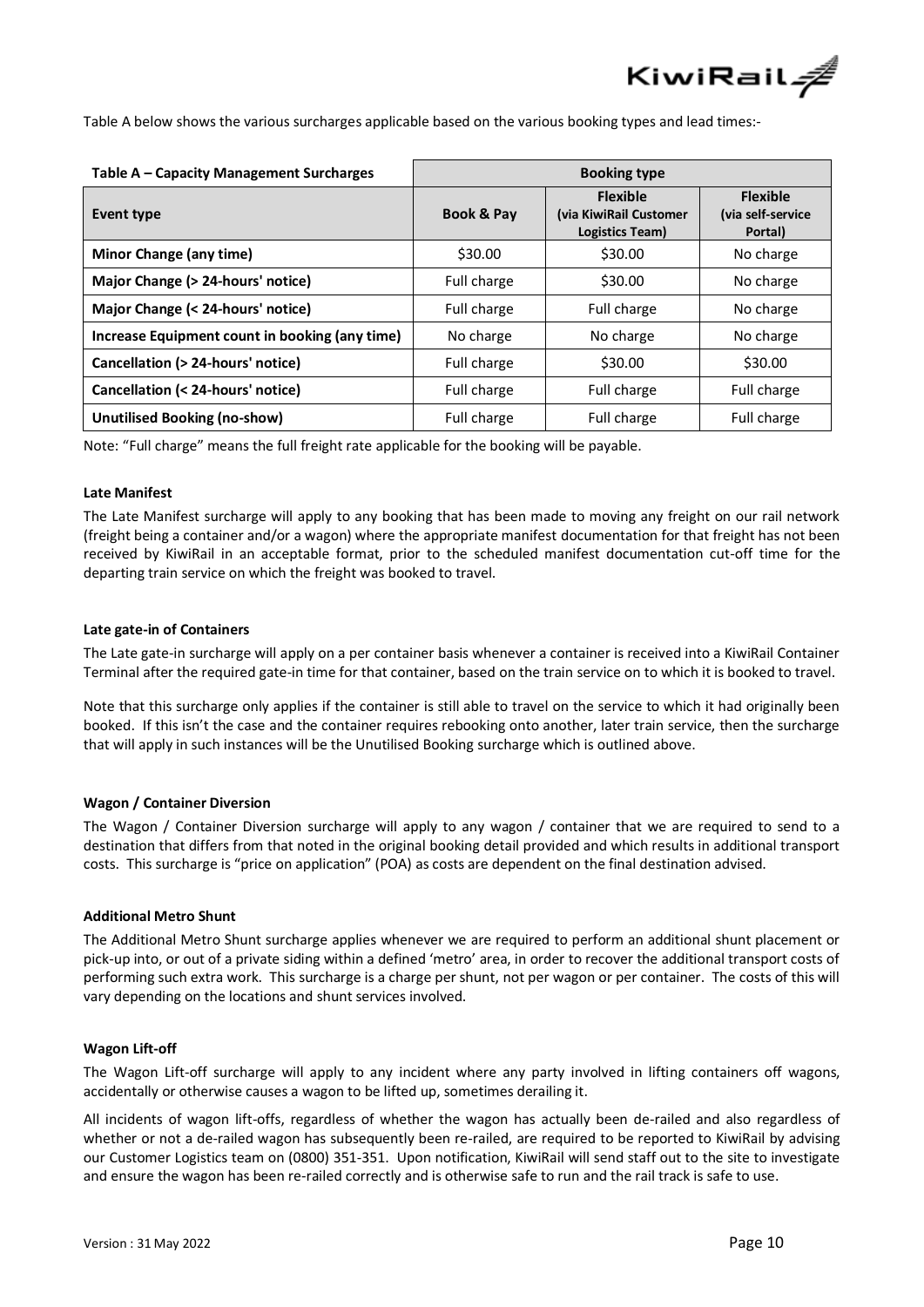

The Wagon Lift-off surcharge will apply to these incidents. Please note that any and all associated costs relating to the repair of any damage that has been caused to either the wagon and/or the rail track as a result of the lift-off will be charged in *addition* to this surcharge.

This will include charging for all labour, materials, administration and any mileage required for the repair staff. The labour charge-out rate will be \$125.00 (excl. GST) per hour and mileage will be charged at a rate of \$1.00 (excl. GST) per km. Travel time will also be charged out at a rate of \$125.00 (excl. GST) per hour where travel distances to and from the repair location, exceed 50km in total. Note: The charge-out rates stated above are subject to change at any time by KiwiRail.

#### **KiwiRail Infrastructure Damage Recovery**

The KiwiRail Infrastructure Damage Recovery surcharge is a charge levied to recover the repair and other associated costs whenever any KiwiRail infrastructure is damaged by a customer, or someone acting on behalf of a customer. Infrastructure is defined as being any KiwiRail rolling stock e.g. locomotives, wagons etc., or any rail related asset e.g. track, signals, overhead power, signage etc..

If any damage is done to any such infrastructure, then KiwiRail will seek full recovery for the repair costs of the damage, plus a 10% margin, from the relevant freight paying customer for the rail movement that caused the infrastructure damage, regardless of whether or not the freight payer was actually involved in the causation of the incident. Recovery of all costs resulting from this surcharge from the actual party that caused the damage, will be the responsibility of the freight paying customer.

#### **LPC Rail R&D Levy**

The LPC Rail R&D Levy surcharge is a charge that the Lyttleton Port Company (LPC) introduced on the 1st of January 2021. The levy will apply for every container that is being railed into or railed out of either LPC's Lyttelton Container Terminal or LPC's City Depot facilities.

LPC have decided that it is easier for them to debit this levy to KiwiRail, rather than the party who has requested the rail movement, which leaves us with the task of recovering it from our customers.

Should LPC elect to adjust this Rail R&D Levy at any time, then KiwiRail reserves the right to adjust this surcharge accordingly and apply the updated surcharge from the time the change in LPC's Rail R&D Levy applies to KiwiRail.

# **Southdown Weighbridge**

KiwiRail has recently invested in a new, fully certified weighbridge at our Southdown Container Terminal in Auckland. It is available for use by customers who wish to check weigh a container prior to it being delivered for rail transport, or after uplifting one, but also for any casual user who might simply wish to weigh their vehicle and its load.

The weighbridge is situated just outside the entrance to KiwiRail's Southdown Container Terminal, so you do not have to enter the facility to use it.

The Southdown Weighbridge surcharge applies on a per truck or trailer, per weigh basis. All users will have to register with KiwiRail prior to any use, as you will need a special electronic 'fob' device for each truck that will be using the weighbridge. Upon registering to be a user of the weighbridge facility, KiwiRail will provide this 'fob' at no cost.

Additional details on the weighbridge and its use, how to apply for an account and the application form can be found on the KiwiRail Freight website<https://www.kiwirailfreight.co.nz/> in the Rail Freight / Weighbridge section.

#### **Southdown Weighbridge 'fob'**

The Southdown Weighbridge 'fob' surcharge applies whenever a party who is seeking to use the weighbridge, requests an extra or replacement electronic 'fob'. It will be applied on a per replacement 'fob' basis.